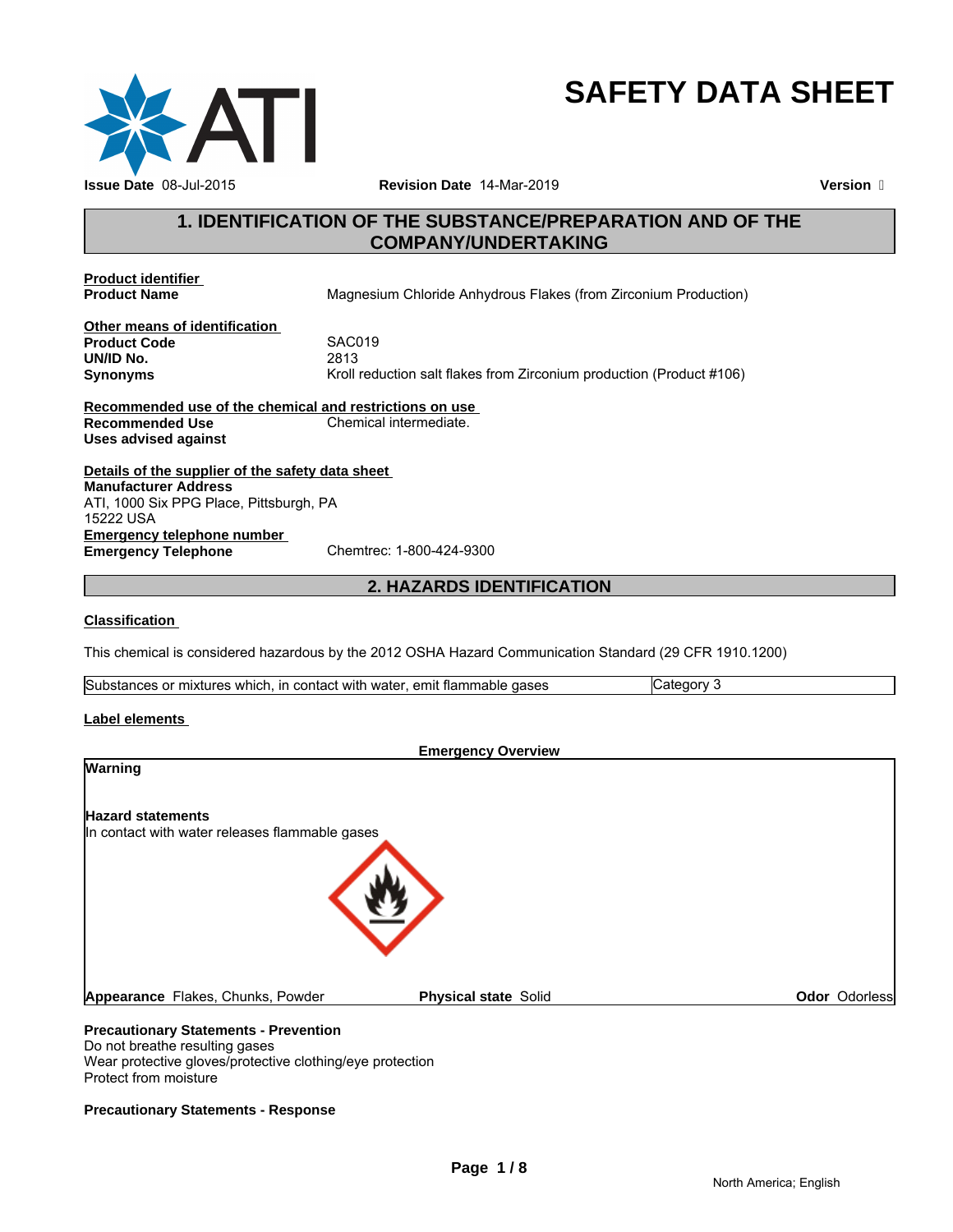In case of fire: Use salt (NaCl) or class D dry powder for extinction

# **Precautionary Statements - Storage**

Store in a dry place

#### **Precautionary Statements - Disposal**

Dispose of contents/container to an approved waste disposal plant

#### **Hazards not otherwise classified (HNOC)**

#### Not applicable

#### **Other Information**

If this magnesium chloride salt is dissolved in water, handle the insoluble residue as a pyrophoric material, which is especially hazardous when moist, i.e. 5-20% water. Moist residue can ignite with explosive force. Do not accumulate any quantity of this residue.

When mixed with water, heat, steam, and possibly hydrogen and hydrogen sulfide gas may be generated. Do not mix magnesium chloride with water except in a well-ventilated area, under conditions where heat and any gas that may evolve can easily dissipate.

# **3. COMPOSITION/INFORMATION ON INGREDIENTS**

**Synonyms** Kroll reduction salt flakes from Zirconium production, (Product #106).

| <b>Chemical Name</b> | CAS No.   | Weight-%  |
|----------------------|-----------|-----------|
| Magnesium Chloride   | 7786-30-3 | $94 - 99$ |
| Magnesium Oxide      | 1309-48-4 | 0-5       |
| Water                | 7732-18-5 | )-'       |
| Magnesium            | 7439-95-4 | $0 - 0.3$ |
| <b>Zirconium</b>     | 7440-67-7 |           |

# **4. FIRST AID MEASURES**

# **First aid measures Eye contact** In case of contact with eyes, rinse immediately. If eye irritation persists, get medical advice/attention. **Skin Contact** Wash off immediately with soap and plenty of water. **Inhalation If fumes from reactions are inhaled, move to fresh air immediately. Ingestion IF SWALLOWED. Call a POISON CENTER or doctor/physician if you feel unwell. Most important symptoms and effects, both acute and delayed Symptoms** None anticipated. **Indication of any immediate medical attention and special treatment needed Note to physicians** Treat symptomatically. **5. FIRE-FIGHTING MEASURES**

# **Suitable extinguishing media**

Non-combustible.

**Unsuitable extinguishing media** If a fire occurs in the area, avoid water contact with the product to prevent evolution of hazardous gases.

**Specific hazards arising from the chemical**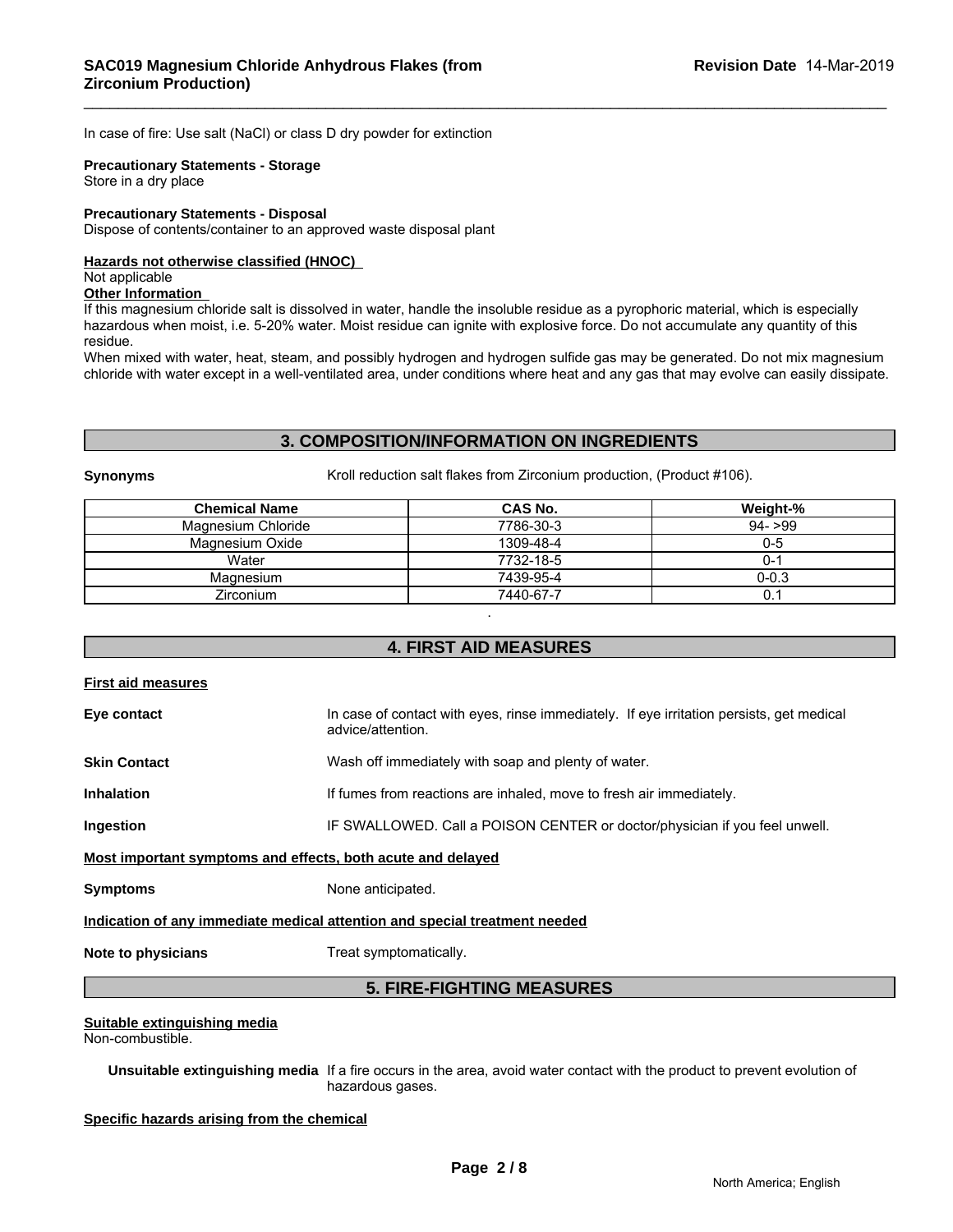Non-combustible.

**Hazardous combustion products**Not applicable.

#### **Explosion data**

**Sensitivity to Mechanical Impact** None. **Sensitivity to Static Discharge** None.

#### **Protective equipment and precautions for firefighters**

Firefighters should wear self-contained breathing apparatus and full firefighting turnout gear.

#### **6. ACCIDENTAL RELEASE MEASURES**

| Personal precautions, protective equipment and emergency procedures |                                                                                                                                                                                                                      |  |  |
|---------------------------------------------------------------------|----------------------------------------------------------------------------------------------------------------------------------------------------------------------------------------------------------------------|--|--|
| <b>Personal precautions</b>                                         | Use personal protective equipment as required.                                                                                                                                                                       |  |  |
| For emergency responders                                            | Use personal protective equipment as required. Follow Emergency Response Guidebook,<br>Guide No. 138.                                                                                                                |  |  |
| <b>Environmental precautions</b>                                    |                                                                                                                                                                                                                      |  |  |
| <b>Environmental precautions</b>                                    | Collect spillage to prevent release to the environment.                                                                                                                                                              |  |  |
| Methods and material for containment and cleaning up                |                                                                                                                                                                                                                      |  |  |
| <b>Methods for containment</b>                                      | Prevent further leakage or spillage if safe to do so.                                                                                                                                                                |  |  |
| Methods for cleaning up                                             | Sweep or shovel material into dry containers. Avoid creating uncontrolled dust. Wash the<br>spill location thoroughly with water - remaining magnesium chloride residue would cause<br>the floor to become slippery. |  |  |

#### **7. HANDLING AND STORAGE**

#### **Precautions for safe handling**

Advice on safe handling **If this magnesium chloride salt is dissolved in water**, handle the insoluble residue as a pyrophoric material, which is especially hazardous when moist, i.e. 5-20% water. Moist residue can ignite with explosive force. Do not accumulate any quantity of this residue. When mixed with water, heat, steam, and possibly hydrogen and hydrogen sulfide gas may be generated. Do not mix magnesium chloride with water except in a well-ventilated area, under conditions where heat and any gas that may evolve can easily dissipate.

**Conditions for safe storage, including any incompatibilities**

**Storage Conditions** Magnesium chloride solutions in uncoated steel tanks may activate the metal surface so that when the tanks are drained the surfaces rust quickly consuming available oxygen. Use safe tank entry procedures with good ventilation and oxygen level monitoring.

#### **Incompatible materials** Water.

### **8. EXPOSURE CONTROLS/PERSONAL PROTECTION**

#### **Control parameters**

#### **Exposure Guidelines**

| <b>Chemical Name</b> | <b>ACGIH TLV</b>                           | <b>OSHA PEL</b>                                          |  |
|----------------------|--------------------------------------------|----------------------------------------------------------|--|
| Magnesium Chloride   |                                            |                                                          |  |
| 7786-30-3            |                                            |                                                          |  |
| Magnesium Oxide      | TWA: 10 $\text{ma/m}^3$ inhalable fraction | TWA: $15 \text{ mg/m}^3$<br>fume,<br>, total particulate |  |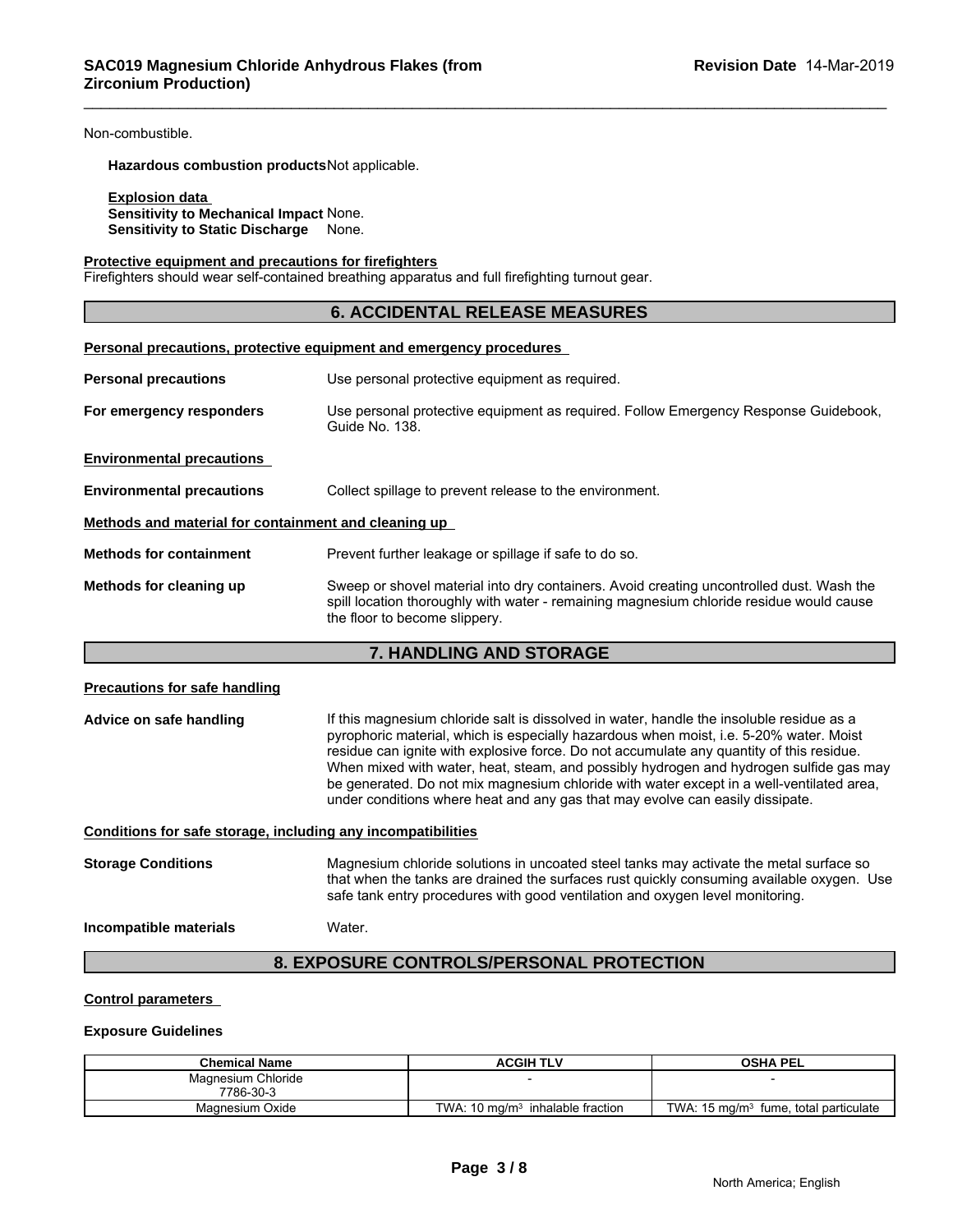| 1309-48-4 |                                                          |                                                      |
|-----------|----------------------------------------------------------|------------------------------------------------------|
| Water     |                                                          |                                                      |
| 7732-18-5 |                                                          |                                                      |
| Magnesium |                                                          |                                                      |
| 7439-95-4 |                                                          |                                                      |
| Zirconium | STEL: 10 mg/m <sup>3</sup> STEL: 10 mg/m <sup>3</sup> Zr | TWA: $5 \text{ mg/m}^3$ Zr                           |
| 7440-67-7 | TWA: $5 \text{ mg/m}^3$ TWA: $5 \text{ mg/m}^3$ Zr       | (vacated) STEL: 10 mg/m <sup>3</sup> (vacated) STEL: |
|           |                                                          | 10 mg/m $3 Zr$                                       |

# **Appropriate engineering controls**

| <b>Engineering Controls</b>           | Avoid generation of uncontrolled particles.                                                                                                                                                                                                                                                                                                                                     |  |
|---------------------------------------|---------------------------------------------------------------------------------------------------------------------------------------------------------------------------------------------------------------------------------------------------------------------------------------------------------------------------------------------------------------------------------|--|
|                                       | Individual protection measures, such as personal protective equipment                                                                                                                                                                                                                                                                                                           |  |
| <b>Eye/face protection</b>            | When airborne particles may be present, appropriate eye protection is recommended. For<br>example, tight-fitting goggles, foam-lined safety glasses or other protective equipment that<br>shield the eyes from particles.                                                                                                                                                       |  |
| Skin and body protection              | Wear protective gloves.                                                                                                                                                                                                                                                                                                                                                         |  |
| <b>Respiratory protection</b>         | When particulates/fumes/gases are generated and if exposure limits are exceeded or<br>irritation is experienced, proper approved respiratory protection should be worn.<br>Positive-pressure supplied air respirators may be required for high airborne contaminant<br>concentrations. Respiratory protection must be provided in accordance with current local<br>regulations. |  |
| <b>General Hygiene Considerations</b> | Handle in accordance with good industrial hygiene and safety practice.                                                                                                                                                                                                                                                                                                          |  |

# **9. PHYSICAL AND CHEMICAL PROPERTIES**

#### **Information on basic physical and chemical properties**

| <b>Physical state</b><br>Appearance<br><b>Color</b> | Solid<br>Flakes, Chunks, Powder<br>Grey silver | Odor<br><b>Odor threshold</b> | <b>Odorless</b><br>Not applicable |
|-----------------------------------------------------|------------------------------------------------|-------------------------------|-----------------------------------|
| <b>Property</b>                                     | <b>Values</b>                                  | Remarks • Method              |                                   |
| рH                                                  |                                                | Not applicable                |                                   |
| <b>Melting point/freezing point</b>                 | 710 °C / 1310 °F                               |                               |                                   |
| Boiling point / boiling range                       |                                                |                               |                                   |
| <b>Flash point</b>                                  |                                                | Not applicable                |                                   |
| <b>Evaporation rate</b>                             |                                                | Not applicable                |                                   |
| Flammability (solid, gas)                           |                                                | Not flammable                 |                                   |
| <b>Flammability Limit in Air</b>                    |                                                |                               |                                   |
| <b>Upper flammability limit:</b>                    |                                                |                               |                                   |
| Lower flammability limit:                           |                                                |                               |                                   |
| Vapor pressure                                      |                                                | Not applicable                |                                   |
| Vapor density                                       |                                                | Not applicable                |                                   |
| <b>Specific Gravity</b>                             | 2.3                                            |                               |                                   |
| <b>Water solubility</b>                             |                                                |                               |                                   |
| Solubility in other solvents                        |                                                |                               |                                   |
| <b>Partition coefficient</b>                        |                                                | Not applicable                |                                   |
| <b>Autoignition temperature</b>                     |                                                | Not applicable                |                                   |
| <b>Decomposition temperature</b>                    |                                                |                               |                                   |
| <b>Kinematic viscosity</b>                          |                                                | Not applicable                |                                   |
| <b>Dynamic viscosity</b>                            |                                                | Not applicable                |                                   |
| <b>Explosive properties</b>                         | Not applicable                                 |                               |                                   |
| <b>Oxidizing properties</b>                         | Not applicable                                 |                               |                                   |

**Other Information**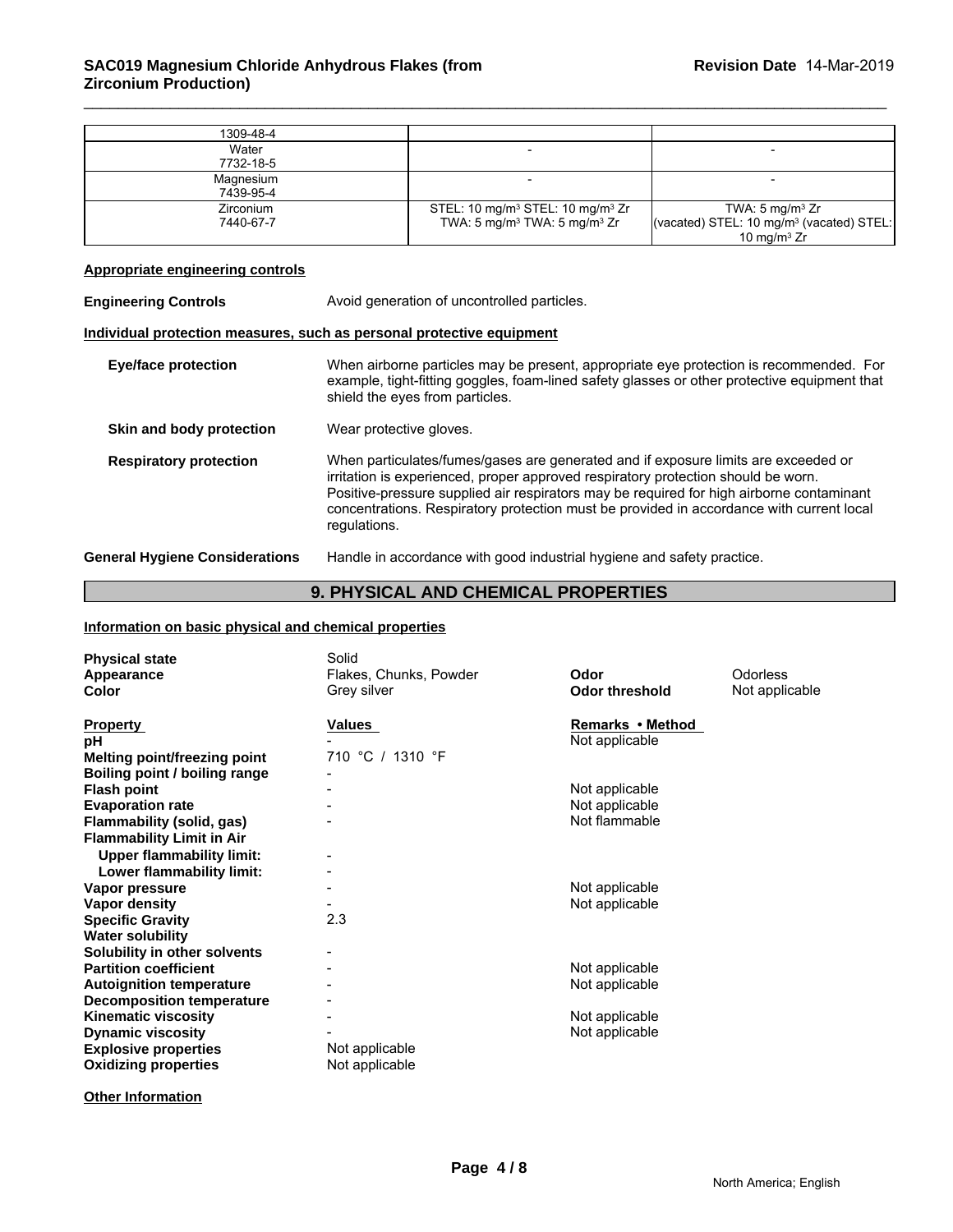| Softening point     | -              |  |
|---------------------|----------------|--|
| Molecular weight    | -              |  |
| VOC Content (%)     | Not applicable |  |
| Densitv             | -              |  |
| <b>Bulk density</b> | 100-110 lb/ft3 |  |
|                     |                |  |

# **10. STABILITY AND REACTIVITY**

#### **Reactivity**

Reacts with water

#### **Chemical stability**

Stable under normal conditions.

#### **Possibility of Hazardous Reactions**

Reacts with water.

**Hazardous polymerization** Hazardous polymerization does not occur.

#### **Conditions to avoid**

Unintentional contact with water. When mixed with water, heat, steam, and possibly hydrogen and hydrogen sulfide gas may be generated. Do not mix magnesium chloride with water except in a well-ventilated area, under conditions where heat and any gas that may evolve can easily dissipate.

#### **Incompatible materials**

Water.

#### **Hazardous Decomposition Products**

None while dry and cool. Magnesium chloride heated above 110°C in the presence of moisture will evolve hydrogen chloride fumes.

### **11. TOXICOLOGICAL INFORMATION**

### **Information on likely routes of exposure**

#### **Product Information**

| <b>Inhalation</b>   | Product not classified. |
|---------------------|-------------------------|
| Eye contact         | Product not classified. |
| <b>Skin Contact</b> | Product not classified. |
| Ingestion           | Product not classified. |

| <b>Chemical Name</b>              | Oral LD50         | Dermal LD50      | <b>Inhalation LC50</b> |
|-----------------------------------|-------------------|------------------|------------------------|
| Magnesium Chloride<br>  7786-30-3 | 5000 mg/kg bw     | $>2000$ mg/kg bw |                        |
| Magnesium Oxide<br>  1309-48-4    |                   |                  |                        |
| Water<br>7732-18-5                |                   |                  |                        |
| Magnesium<br> 7439-95-4           | $>$ 2000 mg/kg bw |                  |                        |
| Zirconium<br>7440-67-7            | > 5000 mg/kg bw   |                  | $>4.3$ mg/L            |

#### **Information on toxicological effects**

**Symptoms** None known.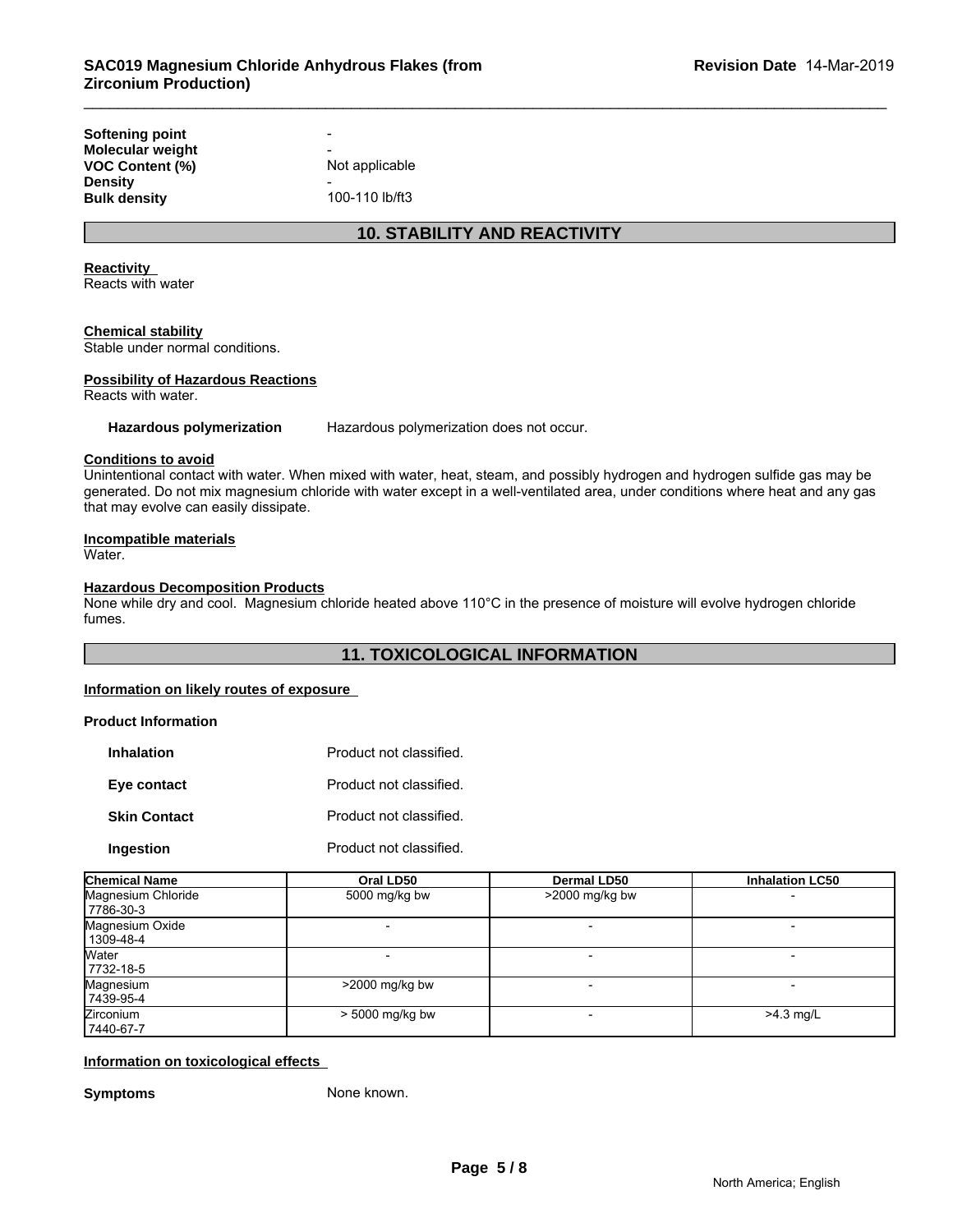#### **Delayed and immediate effects as well as chronic effects from short and long-term exposure**

| <b>Acute toxicity</b>             | Product not classified. |
|-----------------------------------|-------------------------|
| <b>Skin corrosion/irritation</b>  | Product not classified. |
| Serious eye damage/eye irritation | Product not classified. |
| <b>Sensitization</b>              | Product not classified. |
| Germ cell mutagenicity            | Product not classified. |
| Carcinogenicity                   | Product not classified. |
| <b>Reproductive toxicity</b>      | Product not classified. |
| <b>STOT - single exposure</b>     | Product not classified. |
| <b>STOT - repeated exposure</b>   | Product not classified. |
| <b>Aspiration hazard</b>          | Product not classified. |

# **12. ECOLOGICAL INFORMATION**

#### **Ecotoxicity**

This product as shipped is not classified for aquatic toxicity.

| <b>Chemical Name</b>            | Algae/aquatic plants                                                                                                      | <b>Fish</b>                                                                                   | <b>Toxicity to</b><br>microorganisms                                                                                                     | Crustacea                                                                                                                                                 |
|---------------------------------|---------------------------------------------------------------------------------------------------------------------------|-----------------------------------------------------------------------------------------------|------------------------------------------------------------------------------------------------------------------------------------------|-----------------------------------------------------------------------------------------------------------------------------------------------------------|
| Magnesium Chloride<br>7786-30-3 | The 72 h EC50 of<br>magnesium chloride to<br>Desmodesmus subspicatus<br>was greater than 100 mg of<br>MqCl2/L.            | The 96 h LC50 of<br>magnesium chloride to<br>Pimephales promelas was<br>2119.3 mg of MgCl2/L. | The 3 h EC50 of magnesium<br>chloride for activated sludge<br>was greater than 900 mg of<br>MgCl2/L.                                     | The 48 h LC50 of<br>magnesium chloride<br>hexahydrate to Daphnia<br>magna was 548.4 mg of<br>MgCl2/L.                                                     |
| Magnesium Oxide<br>1309-48-4    |                                                                                                                           |                                                                                               |                                                                                                                                          |                                                                                                                                                           |
| Water<br>7732-18-5              |                                                                                                                           |                                                                                               |                                                                                                                                          |                                                                                                                                                           |
| Magnesium<br>7439-95-4          | The 72 h EC50 of<br>magnesium chloride<br>hexahydrate to<br>Desmodesmus subspicatus<br>was greater than 12 mg of<br>Mg/L. | The 96 h LC50 of<br>magnesium chloride to<br>Pimephales promelas was<br>541 mg of Mg/L.       | The 3 h EC50 of magnesium<br>chloride hexahydrate for<br>activated sludge was greater Ceriodaphnia dubia was 225<br>than 108 mg of Mg/L. | The 48 h LC50 of<br>magnesium chloride to<br>mg of Mg/L.<br>The 48 h LC50 of<br>magnesium chloride<br>hexahydrate to Daphnia<br>magna was 322 mg of Mg/L. |
| <b>Zirconium</b><br>7440-67-7   | The 14 d NOEC of zirconium<br>dichloride oxide to Chlorella<br>vulgaris was greater than<br>102.5 mg of Zr/L.             | The 96 h LL50 of zirconium<br>to Danio rerio was greater<br>than 74.03 mg/L.                  |                                                                                                                                          | The 48 h EC50 of zirconium<br>dioxide to Daphnia magna<br>was greater than 74.03 mg<br>of Zr/L.                                                           |

#### **Persistence and degradability**

#### **Other adverse effects**

.

# **13. DISPOSAL CONSIDERATIONS**

#### **Waste treatment methods**

**Disposal of wastes** Disposal should be in accordance with applicable regional, national and local laws and regulations. Note that USEPA may consider waste magnesium chloride anhydrous to exhibit the hazardous characteristic of reactivity (D003). If this magnesium chloride salt is dissolved in water, handle the insoluble residue as a pyrophoric material, which is especially hazardous when moist, i.e. 5-20% water. Moist residue can ignite with explosive force. Do not accumulate any quantity of this residue. Dispose of residue, which may exhibit the hazardous characteristic of ignitability (D001) and/or reactivity (D003), per Federal,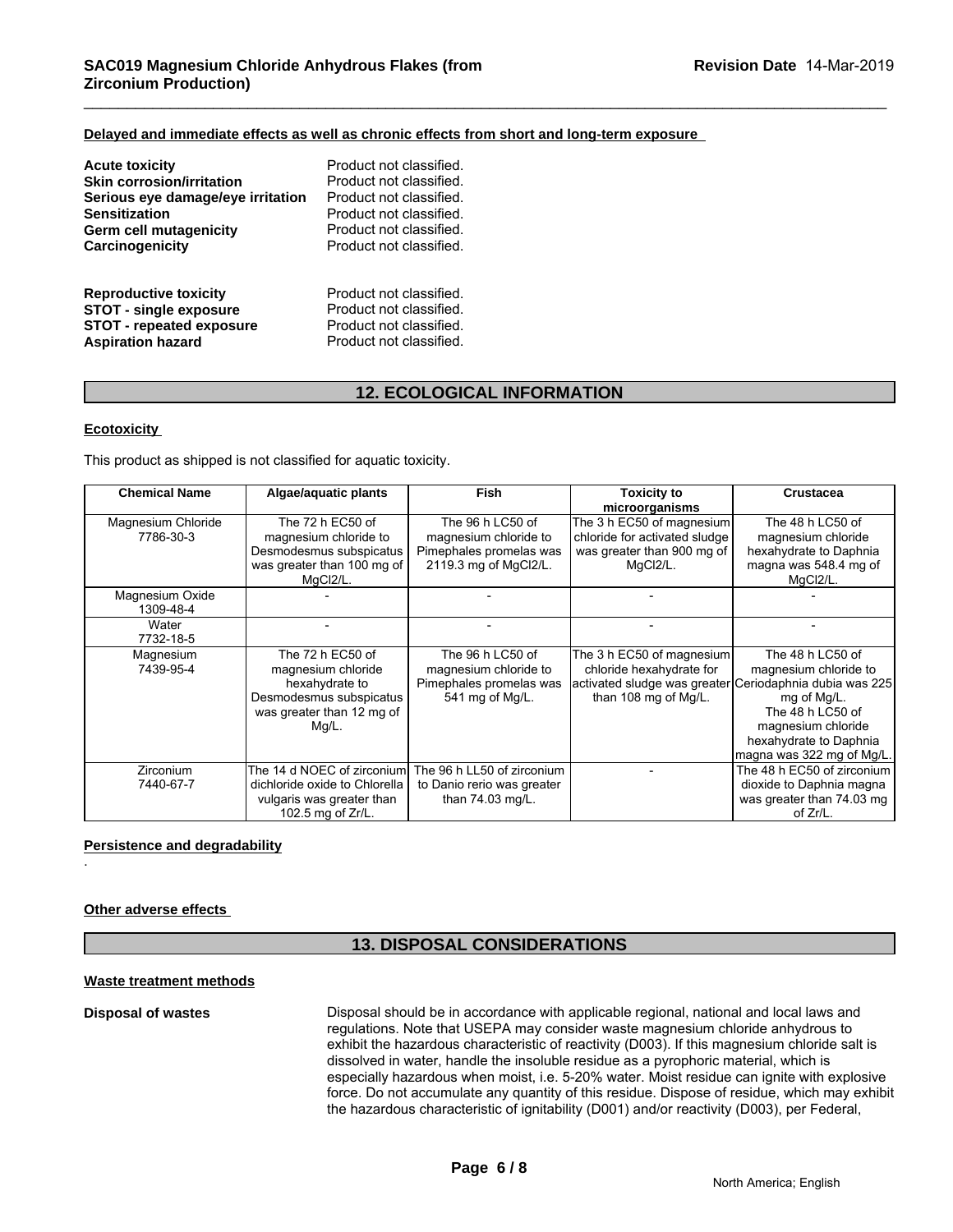State, and Local requirements.

**Contaminated packaging Disposal should be in accordance with applicable regional, national and local laws and contaminated packaging** regulations.

This product contains one or more substances that are listed with the State of California as a hazardous waste.

# **14. TRANSPORT INFORMATION**

| DOT                             | Regulated                                          |
|---------------------------------|----------------------------------------------------|
| UN/ID No.                       | 2813                                               |
| Proper shipping name            | Water Reactive Solid, n.o.s., (Magnesium Chloride) |
| <b>Hazard Class</b>             | 4.3                                                |
| <b>Packing Group</b>            | Ш                                                  |
| <b>Special Provisions</b>       | IB8. IP4. T1. TP33                                 |
| <b>Emergency Response Guide</b> | 138                                                |
| <b>Number</b>                   |                                                    |

# **15. REGULATORY INFORMATION**

| <b>International Inventories</b> |          |
|----------------------------------|----------|
| <b>TSCA</b>                      | Complies |
| <b>DSL/NDSL</b>                  | Complies |
| <b>EINECS/ELINCS</b>             | Complies |
| <b>ENCS</b>                      | Complies |
| <b>IECSC</b>                     | Complies |
| <b>KECL</b>                      | Complies |
| <b>PICCS</b>                     | Complies |
| <b>AICS</b>                      | Complies |

#### **Legend:**

 **TSCA** - United States Toxic Substances Control Act Section 8(b) Inventory

 **DSL/NDSL** - Canadian Domestic Substances List/Non-Domestic Substances List

 **EINECS/ELINCS** - European Inventory of Existing Chemical Substances/European List of Notified Chemical Substances

 **ENCS** - Japan Existing and New Chemical Substances

 **IECSC** - China Inventory of Existing Chemical Substances

 **KECL** - Korean Existing and Evaluated Chemical Substances

 **PICCS** - Philippines Inventory of Chemicals and Chemical Substances

 **AICS** - Australian Inventory of Chemical Substances

#### **US Federal Regulations**

#### **SARA 313**

Section 313 of Title III of the Superfund Amendments and Reauthorization Act of 1986 (SARA). This product does not contain any chemicals which are subject to the reporting requirements of the Act and Title 40 of the Code of Federal Regulations, Part 372

#### **SARA 311/312 Hazard Categories**

| Acute health hazard               | No  |
|-----------------------------------|-----|
| <b>Chronic Health Hazard</b>      | No  |
| Fire hazard                       | No. |
| Sudden release of pressure hazard | No. |
| <b>Reactive Hazard</b>            | Yes |

#### **CWA (Clean Water Act)**

This product does not contain any substances regulated as pollutants pursuant to the Clean Water Act (40 CFR 122.21 and 40 CFR 122.42)